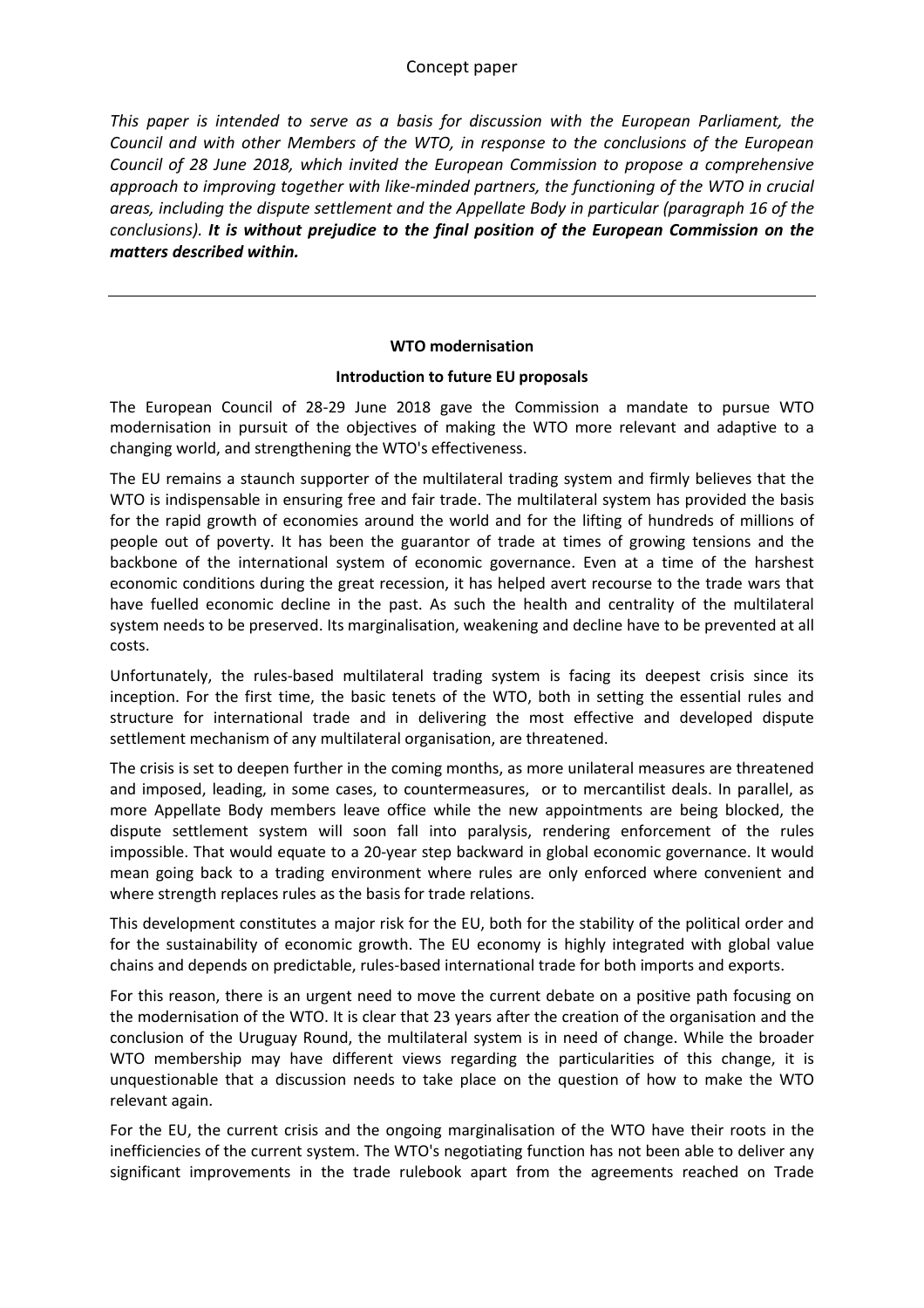Facilitation and Export Competition. The system remains blocked by an antiquated approach to flexibilities which allows over 2/3 of the membership including the world's largest and most dynamic economies to claim special treatment. The WTO's monitoring function is crippled by ineffective and repetitive committee procedures which are based on insufficient transparency. And, the core of the dispute settlement system is being challenged, with the distinct possibility of its paralysis in the near term. These problems are compounded by the broader geo-strategic developments. In essence, since 1995 the world has changed; the WTO has not.

In this broader context, the EU believes that a modernisation of the WTO is urgently needed. The following three papers covering (1) rulemaking and development; (2) regular work and transparency; and (3) dispute settlement set out the direction of a possible modernisation effort.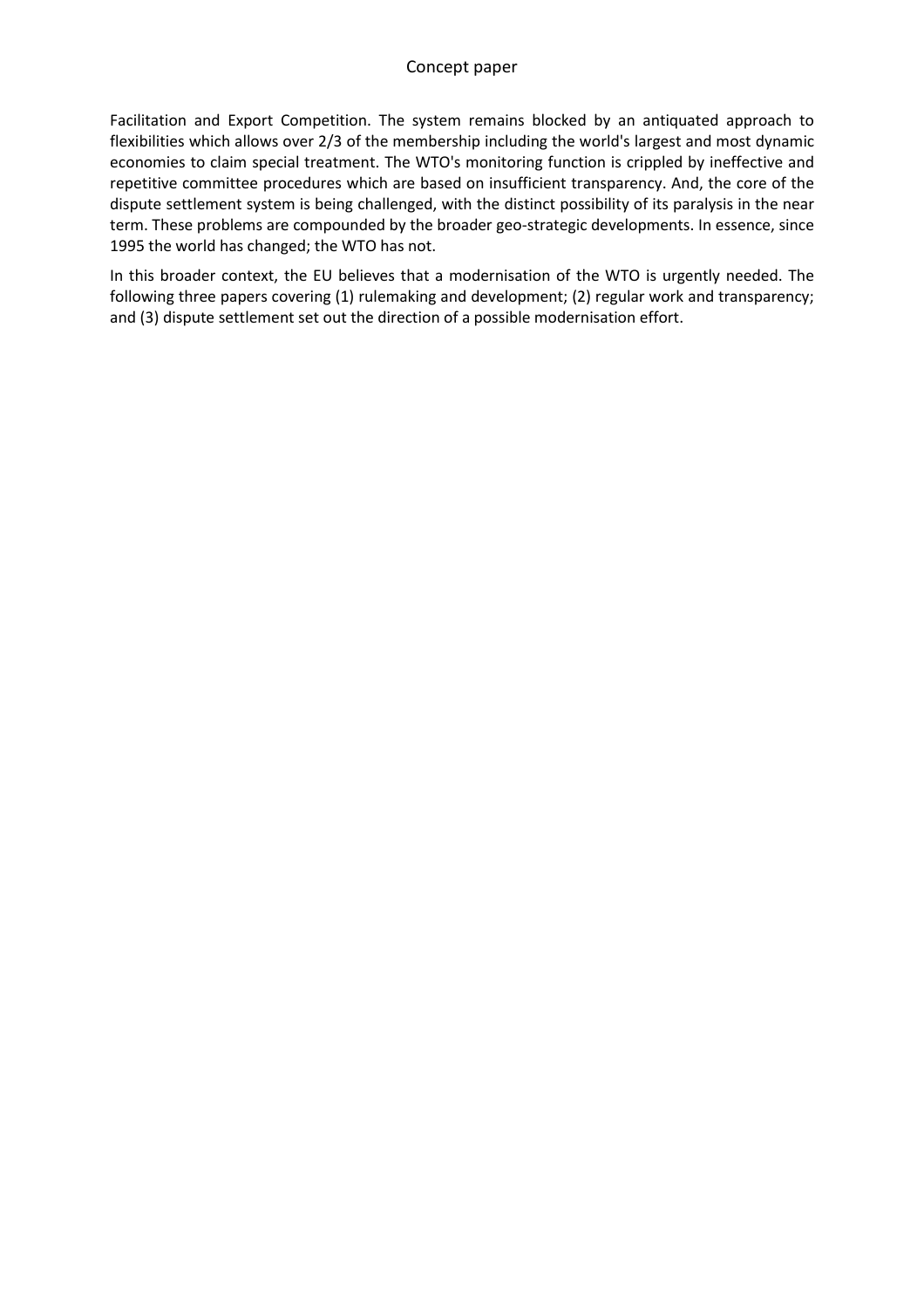## **WTO modernisation**

## **Future EU proposals on rulemaking**

### *Background*

The European Council of 28-29 June 2018 gave the Commission a mandate to pursue WTO modernisation in pursuit of the objectives of (1) making the WTO more relevant and adaptive to a changing world, and (2) strengthening the WTO's effectiveness. Modernising the WTO's rulemaking activities form the central pillar of this process.

## **Broader context and the focus of EU efforts**

The WTO also has the objective of facilitating rulemaking. Unfortunately, this has only materialised to a very limited extent. Despite an institutional structure designed to help advance discussions, the WTO's negotiating function has largely been blocked and is now effectively paralysed. There are multiple reasons for this situation including, in particular, divergent interests, the extreme difficulty in arriving at consensus decisions by all 164 Members and the current approach on development. In this context, any modernisation discussion has to cover both the substantive side and the process side of negotiations.

### **Overall objective for modernisation**

The objective is to update the rules and to create the conditions for the rules to be updated. In practice this means:

- Substance: address issues that are key to global trade as it evolves.
- Process: move the organisation towards a model of negotiations where individual issues can be built up by interested Members under the auspices of the WTO toward eventual agreement by some or all Members forming integral part of the WTO framework .

## *Future proposals*

## **I. Proposals for future rulemaking activities in the WTO**

While the EU should continue to pursue the issues that form part of the existing Doha mandate, there is an urgent need to broaden the negotiating agenda with the objective of creating rules that: rebalance the system and level the playing field; address market access, discrimination and regulatory barriers in all sectors of the economy; and strengthen the contribution of trade to addressing the sustainability objectives of the global community. This should build upon a number of initiatives already launched in Buenos Aires to reduce the costs of trade and go together with a broader reflection on development.

## **A. Creating rules that rebalance the system and level the playing field**

Economic operators in a number of countries increasingly benefit from targeted and significant market-distorting government support that is often channelled through state-owned enterprises. While the provision of industrial subsidies can in certain cases constitute a legitimate policy tool, their use may also carry significant risks for global trade as they can disrupt production processes, affect business performance and skew the competitive field. The Agreement on Subsidies and Countervailing Measures (SCM Agreement) is the main tool for disciplining industrial subsidies. However, it has not been as effective as necessary to curtail certain practices that have emerged in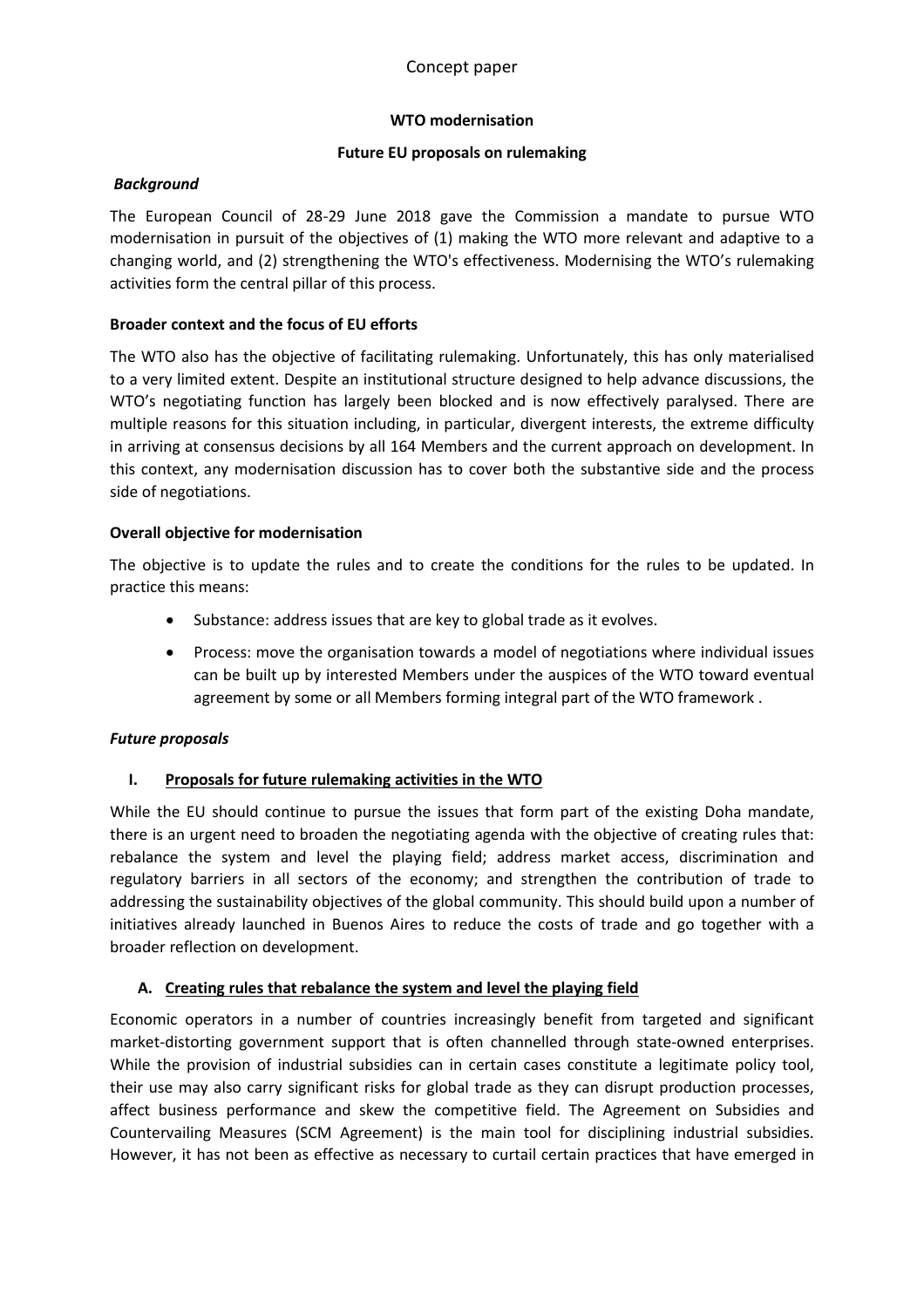recent years. Indeed, its application has revealed a number of gaps and ambiguities that need to be addressed as a matter of urgency.

In this context the EU should pursue the following proposals aimed at disciplining the use of industrial subsidies and the activities of state-owned enterprises.

# **i. Improve transparency and subsidy notifications**

The lack of comprehensive information on subsidies provided by Members is one of the biggest shortcomings in the application of the current system. Although the SCM Agreement already requires Members to notify their subsidies, the level of compliance is poor and has deteriorated in recent years, to the extent that as of end of March 2018 over half of the membership (90 Members) had not made any notification<sup>1</sup>. Yet, without transparency in subsidies, Members cannot review each other's actions and face significant obstacles in seeking enforcement of the rules. This greatly weakens the value of the substantive disciplines.

The rulemaking in this area should focus on creating incentives for WTO Members to fully comply with their notification obligations. The EU has already identified ways to improve transparency and subsidy notifications<sup>2</sup>, for example, the creation of a general rebuttable presumption according to which if a subsidy is not notified or is counter-notified, it would be presumed to be a subsidy or even be presumed to be a subsidy causing serious prejudice.

## **ii. Better capture SOEs**

State-owned enterprises (SOEs) are, in a number of countries, an instrument through which the state decisively governs and influences the economy, often with market distortive effects. However, the growth and influence of SOEs in recent years is not yet matched with equivalent disciplines to capture any market-distorting behaviour under the current rules.

Subsidies granted to SOEs are already captured by the SCM Agreement, in the same way as any other subsidy granted by the state. With regard to instances where SOEs themselves grant subsidies, the SCM Agreement captures them through the concept of a "public body". However, this has been interpreted in a rather narrow manner, which allows a considerable number of SOEs to escape the application of the SCM Agreement. The EU therefore should propose a clarification of what constitutes a public body, on the basis of a case by case analysis to determine whether a stateowned or a state-controlled enterprise performs a government function or furthers a government policy, as well as how to assess whether a Member exercises meaningful control over the enterprise in question.

In addition, the EU should propose rules capturing other market-distorting support provided by SOEs when used as vehicles to pursue government economic policies rather than focusing on their own economic performance, including inter alia, transparency with regard to the level and degree of state control in SOEs.

# **iii. Capture more effectively the most trade-distortive types of subsidies**

The SCM Agreement provides for two categories of prohibited subsidies, namely subsidies contingent upon export performance and subsidies contingent upon the use of domestic over imported goods. All other subsidies are actionable: they are permissible, unless the complaining country shows that the subsidy had an adverse effect on its trade interests. However, the latter is

<sup>&</sup>lt;sup>1</sup> Document G/SCM/W/546/Rev.9

<sup>2</sup> Document TN/RL/GEN/188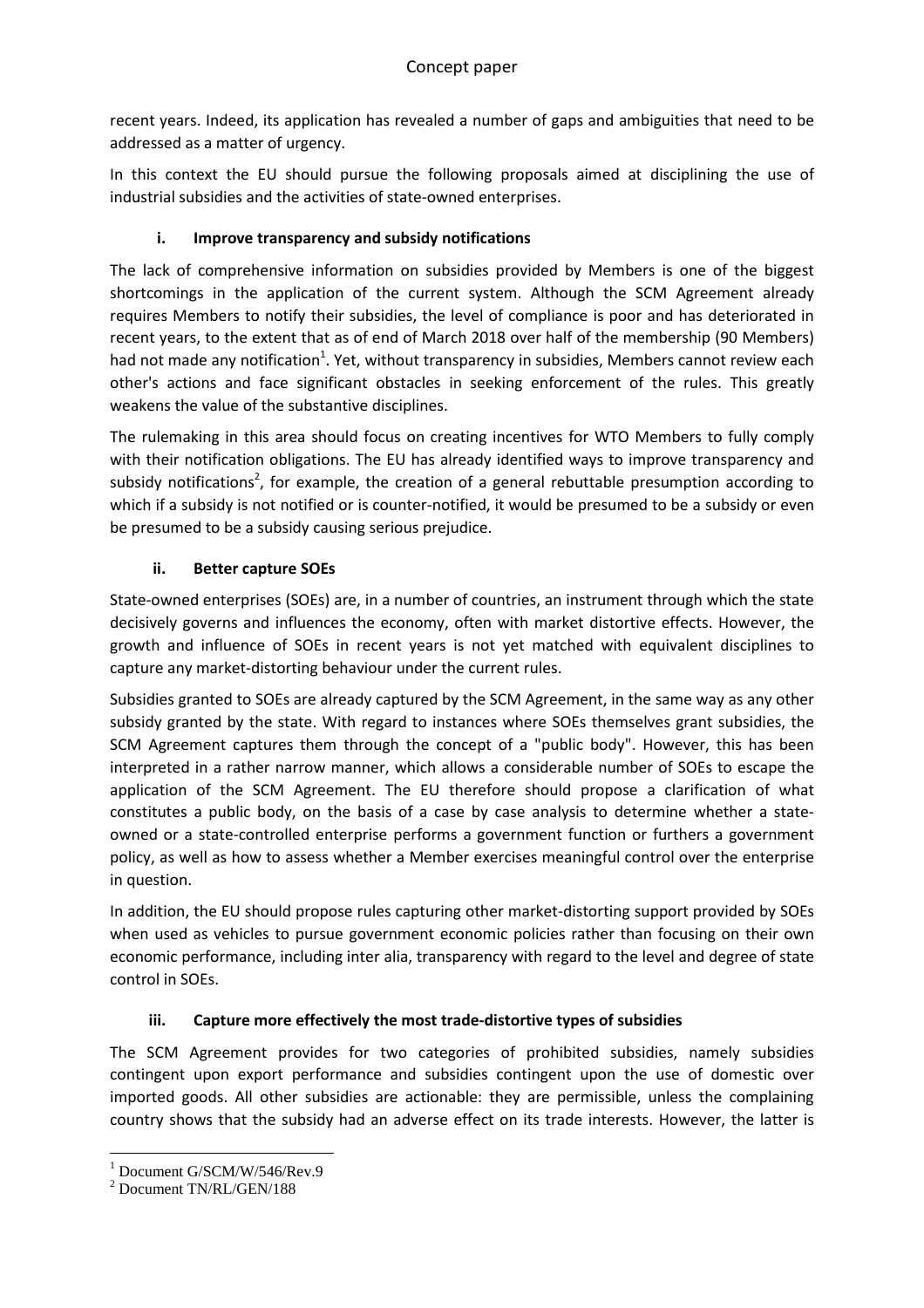quite often a challenging exercise and therefore a number of egregious types of subsidies that heavily distort international trade, such as those contributing to the overcapacity plaguing several sectors of the economy, cannot be captured sufficiently under the current rules.

The rulemaking in this area should aim at subjecting the most harmful types of subsidies that are in principle permissible under the current rules to stricter rules. This could be achieved for example by expanding the list of prohibited subsidies or by creating a rebuttable presumption of serious prejudice similar to the lapsed Article 6(1) of the SCM Agreement. Types of subsidies that could be subject to such stricter rules include, for example, unlimited guarantees, subsidies given to an insolvent or ailing enterprise with no credible restructuring plan or dual pricing.

# **B. Establishing new rules to address barriers to services and investment, including in the field of forced technology transfer**

Following the Joint Statements agreed in Buenos Aires, work is already ongoing in the areas of domestic regulation, e-commerce and investment facilitation but further efforts will be needed to address gaps and to update the WTO rule book.

# **i. Need to address market access barriers, discriminatory treatment of foreign investors and behind the border distortions, including as they relate to forced technology transfer and other trade distortive policies**

The multilateral rule-book on investment, whether in services or other sectors of the economy, needs to be updated. The GATS covers investment in the area of services via Mode 3. Nonetheless, many WTO Members still maintain broad reservations or exclusions. Sectors outside of services (such as investment in manufacturing or mining) are not covered (although services incidental to mining and incidental to manufacturing are covered). The TRIMS only contains a limited set of disciplines relating to discriminatory measures/quantitative restrictions regarding trade in goods.

Forced technology transfer, where foreign operators are directly or indirectly forced to share their innovation and technology with the state or with domestic operators, has emerged as a major trade irritant. There are a number of provisions in the current WTO rule book in GATT, GATS, TRIMS and TRIPS, that should help to address forced technology transfers. However, the scope of application of these provisions (including in terms of commitments taken by the parties) is limited and therefore insufficient to address some of the most important sources of problems such as requirements prohibiting or limiting foreign ownership (e.g. joint venture requirements or foreign equity limitations). New rules are also needed to address administrative review and licensing processes based on unclear rules, and processes allowing for wide discretion (e.g. marketing approvals) as well as licensing restrictions (where foreign investors are limited in setting market-based terms when negotiating their technology licensing agreements). Certain rules in areas such as trade secrets should also be reinforced, notably as regards enforcement. For example, investors are faced with difficulties to get effective protection before the administration and courts against unfair commercial use and unauthorised disclosure of trade secrets.

Thus, besides the specific rules to address forced technology transfers, the EU should propose new rules that would complement the existing disciplines. The new rules would introduce disciplines that would enable us to improve overall market access conditions for foreign direct investment (both in the services and non-services sectors) as well as address distortive and discriminatory practices including legal form restrictions and performance requirements (such as the sourcing or production of goods or services locally) in a more comprehensive manner.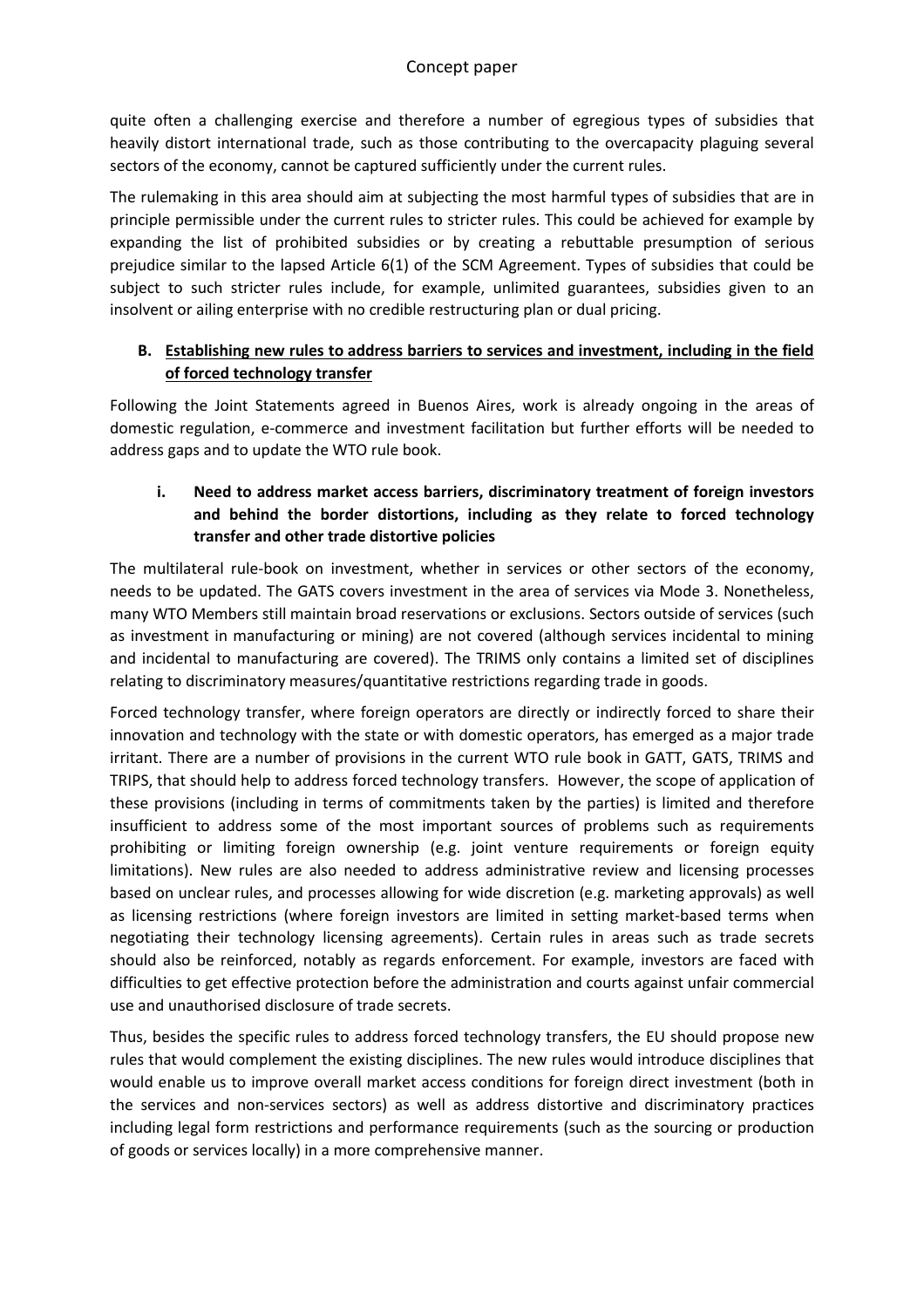There is also a clear need to address behind the border discriminatory practices by reinforcing national treatment obligations and developing strong domestic regulation disciplines ensuring nondiscriminatory and transparent regulatory and enforcement processes in the services and nonservices sectors.

## **ii. Need to address barriers to digital trade**

Digital trade, or trade enabled by electronic means, is nowadays pervasive throughout the economy, covering both trade in services and in goods and enabling transactions performed completely online as well as facilitating physical transactions. As a consequence, establishing disciplines covering digital trade is important to remove unjustified barriers to trade by electronic means, to bring legal certainly for companies, and to ensure a secure online environment for consumers. Crucially, there are important cross-linkages to addressing forced technology transfers (such as disclosure of source code requirements). Again, new disciplines should cover not only trade in services, but apply to all economic sectors.

# **C. Addressing the sustainability objectives of the global community**

Finally, it is crucial to bring the WTO and its trade agenda closer to citizens and ensure that trade contributes to the pursuit of broader objectives set by the global community, in particular as regards sustainability. The Sustainable Development Goals agreed by the world's leaders in 2015 already set out a detailed set of actions that need to be pursued, many of them with strong links to trade.

At the current moment, the only SDG issues that is actively being negotiated in the WTO is the elimination of the most harmful fisheries subsidies, which is however also an area of negotiations clearly mandated by the Doha Declaration. More can and should be done by the trade community.

Consequently, the EU should over the coming months prepare a detailed analysis of the SDG targets and identify ways in which trade policy could contribute to achieving them. The EU should then together with other Members actively pursue putting forward these issues for exploration and discussion in the WTO.

## **II. Proposals for a new approach to flexibilities in the context of development objectives**

The WTO was founded with development at its centre, underpinned by the fact that free rules-based trade contributes to growth and development. However, the current debate promotes the view that global trade rules are somehow an impediment to development and therefore that developing countries need to be exempt from current and future rules; in fact the opposite is true. The current distinction between developed and developing countries, which allows no nuance, no longer reflects the reality of the rapid economic growth in some developing countries. The result is that the developing country group now includes some of the world's top trading nations, who have significant economic differences from other members of this group and who in some cases even present a level of development which surpasses that of certain Members who are designated as developed in the organisation. This lack of nuance and its consequences with regard to the special and differential treatment question has been a major source of tensions in the WTO and an obstacle to the progress of negotiations: the demand for blanket flexibilities for two thirds of the WTO membership dilutes the call from those countries that have evident needs for development assistance, leads to much weaker ambition in negotiations and is used as a tool to block progress in, or even at the beginning of, negotiations.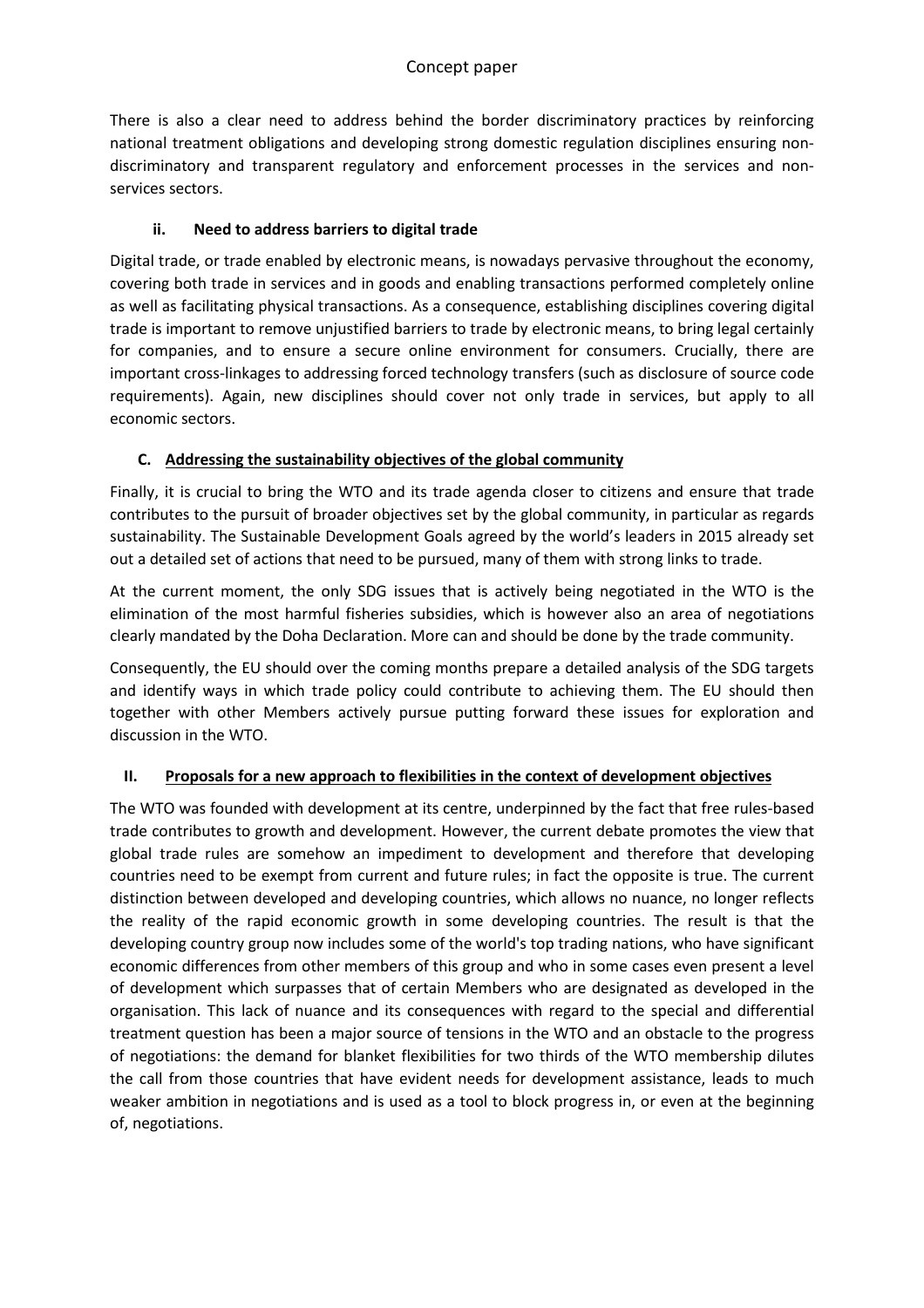The EU fully supports the view that developing countries should be allowed the assistance and flexibilities they need to meet their development goals. Nevertheless, change is needed in the organisation regarding how flexibilities are crafted and implemented with a view to ensuring that flexibilities are made available to those Members who actually need them. In order to advance this debate, the EU should propose the following:

**(a) Graduation**: Members should be actively encouraged to "graduate" and opt-out of SDT, whether horizontally or agreement by agreement. In the interim, Members should be encouraged to clarify in which areas they actually use existing flexibilities and to present roadmaps detailing when they would expect to be able to assume all the obligations stemming from the WTO agreement. This could form an integral part of a Member's TPR process.

(**b) Special and Differential Treatment (SDT) in future agreements**: while acknowledging the need for particularly flexible treatment of LDCs, flexibilities available to other Members should move away from open-ended block exemptions toward a needs-driven and evidence-based approach that will ensure that SDT will be as targeted as possible. Various approaches can be used, which should satisfy the following principles:

- the agreement in question will eventually be *universally implemented*, so that the core rights and obligations will apply to everyone and any exceptions will be time-bound;
- *in-built flexibility* in the form of additional commitments going beyond a core set of provisions should cater for differences among Members
- the flexibilities available in any agreement should be *proportional* to the number of Members participating and the ambition of the agreement.

There are a number of tools that can be used to implement these proposals, for example, differentiation, graduation mechanisms, grace periods and assistance linked to implementation.

**(c) Additional SDT in existing agreements**: Though existing SDT provisions in current agreements should not be contested, when Members request additional SDT this should be done only on the basis of a case-by-case analysis, on the basis of:

- a clear identification of the development objective that is being affected by the rule in question;
- an economic analysis of the impact of the rule and of the expected benefits of its relaxation;
- an analysis of the impact of the requested flexibility on other WTO Members;
- a specification of the time period for which flexibility is requested and of its scope of application (one Member, a group of Members or all developing country Members).

Depending on the outcome of this analysis, various approaches can be used to consider additional flexibilities.

## **III. Proposals to strengthen the procedural aspects of the WTO's rulemaking activities**

The blockage of the WTO's negotiating function confirms the need for flexibility in terms of negotiating approaches. This reflects the concept of flexible multilateralism, where Members interested in pursuing a certain issue which is not yet ready for a full multilateral consensus, should be able to advance the issue and reach an agreement if its benefits are made available to all other Members on an MFN basis. However, other ideas should be explored as well with a view to strengthening the negotiating function and helping build political engagement and support for multilateral negotiations.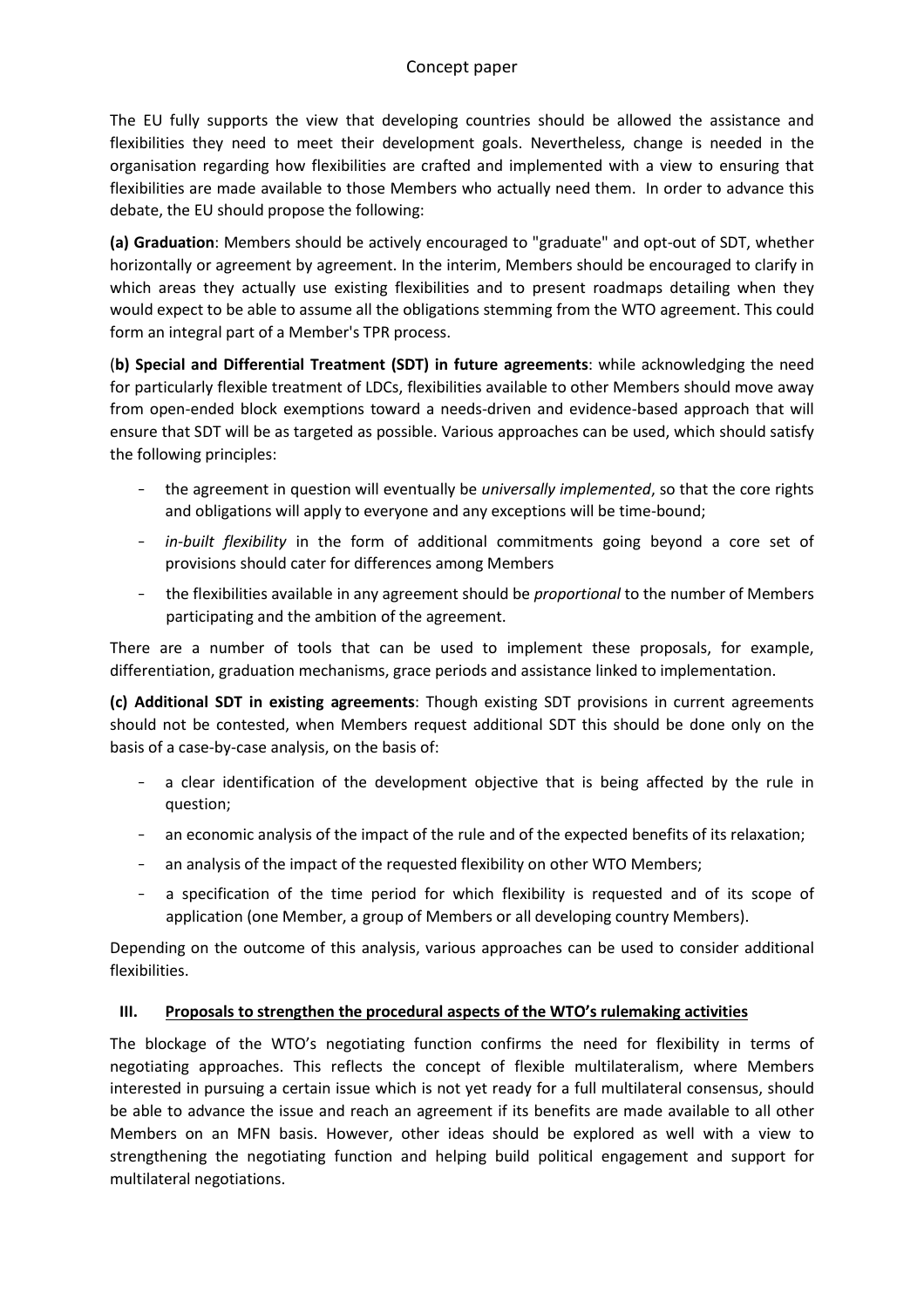In this regard, the EU should pursue the following issues:

- **Multilateral negotiations:** Maintain support for full multilateral negotiations and outcomes in areas where this is possible.
- **Plurilateral negotiations:**
	- o In areas where multilateral consensus is unattainable, actively support and pursue plurilateral negotiations which should remain open to all Members to join and whose results will be applied on an MFN basis.
	- $\circ$  Explore the feasibility of amending the WTO agreement so as to create a new Annex IV.b. which would contain a set of plurilateral agreements that are applied on an MFN-basis and which could be amended through a simplified process.
- **Role of the secretariat:** the EU should put forward a proposal for a Ministerial Decision which strengthens the role of the WTO Secretariat in support of various negotiating processes as well as in the implementation and monitoring functions.
- **Building political support:** the EU should explore with other Members possible ways of building greater political support and engagement in the WTO, including possible options as to the frequency of Ministerial Conferences as well as ways of intensifying Senior Officials processes.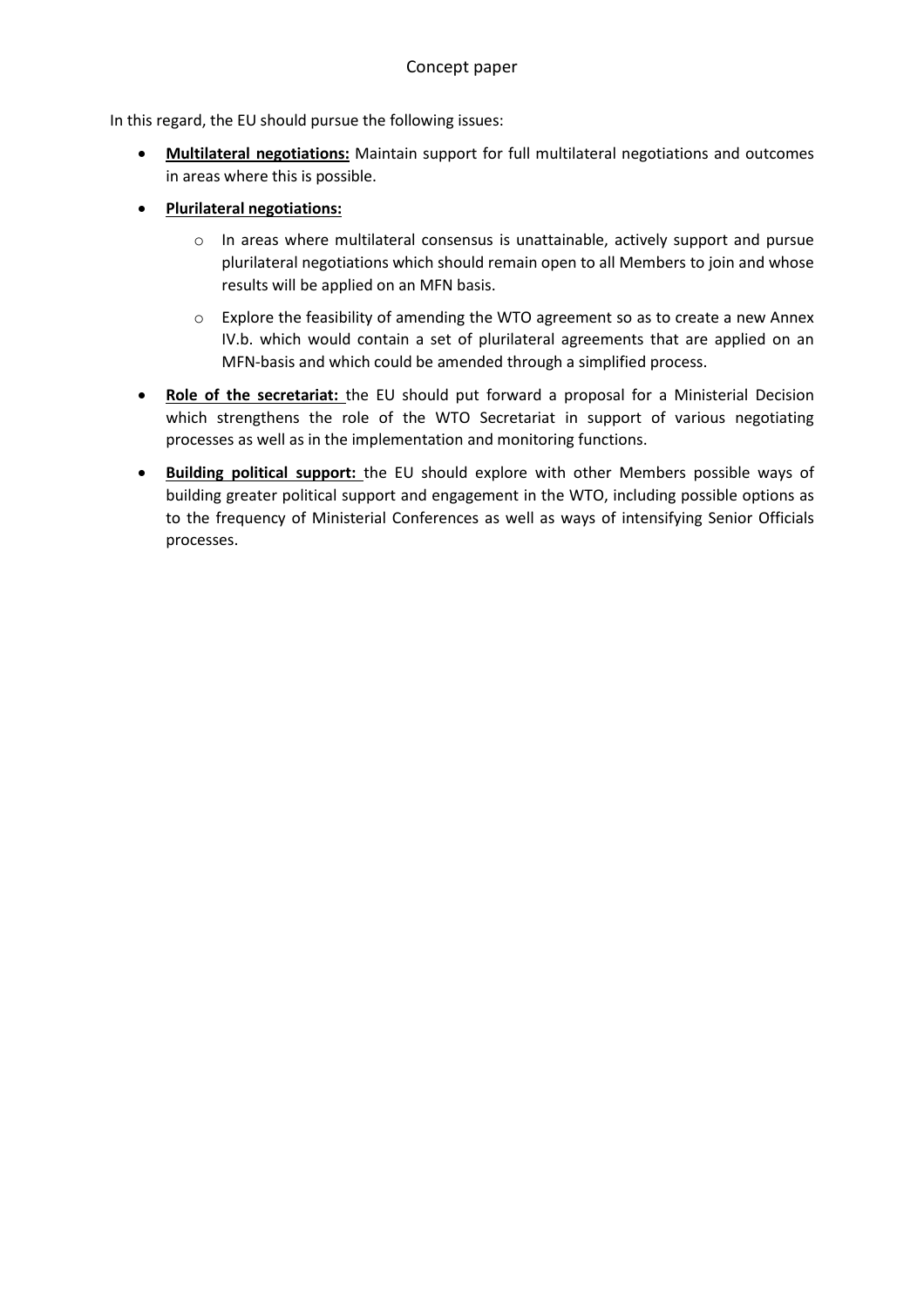## **WTO modernisation**

## **Future EU proposals on regular work and transparency**

### *Background*

The European Council of 28-29 June 2018 gave the Commission a mandate to pursue WTO modernisation in pursuit of the objectives of (1) making the WTO more relevant and adaptive to a changing world, and (2) strengthening the WTO's effectiveness. Making the WTO's regular work and monitoring function more effective is a key component of this process.

## *Broader context and the focus of EU efforts*

With its negotiating function paralysed and its dispute settlement system challenged, the WTO post-MC11 is in an existential struggle to remain a credible basis for trade relationships. The so-called regular work in the WTO's councils and committees – i.e. the work that is neither related to negotiations nor dispute settlement – can be such a basis to some extent and does useful work, but its potential is generally underutilised. Making this regular work respond more effectively and efficiently to the real interests of stakeholders would help keep the WTO relevant at a time where solutions to the negotiating and dispute settlement functions are being sought.

## *Overall objective for modernisation*

The long-term objective is to enable the WTO to achieve more concrete results in terms of i) ensuring transparency about Members' trade measures, ii) solving specific trade concerns before they get to litigation state and iii) incrementally adjusting the WTO rulebook, where necessary.

## *Future proposals*

## **I. Transparency and notifications**

A fundamental task of the WTO is to monitor whether Members implement the WTO agreements properly and whether they make their trade policies transparent by following WTO notification rules. This monitoring is done in the regular WTO councils and committees as well as the Trade Policy Review Body.

While the EU invests significant resources to make complete and timely notifications, several of our top trading partners do not comply sufficiently with notification obligations. As a result, their trade practices remain opaque, which makes it impossible to monitor compliance with WTO rules and seek their enforcement. Where EU firms cannot get the information on how to access markets, they cannot compete with domestic firms on an equal footing.

In order to remedy this long-standing problem, the EU proposes to improve or establish the following practices regarding notifications:

 More effective committee-level monitoring: All committees overseeing WTO agreements with notification obligations regularly review individual notifications and Members' general performance. These reviews, however, are not effective enough in closing gaps, partly because the Secretariat is not allowed to make qualitative assessments and Members are not held accountable to explain the reasons for their underperformance. The gaps are of particular concern in the area of trade in goods.

As a first step, the EU proposes that each committee overseeing notification obligations on trade in goods explores, under the oversight of the Council for Trade in Goods, how to make notification reviews more effective and interactive, e.g. by i) introducing a requirement for Members to explain reasons for delays and provide a substantive reply to comments; ii)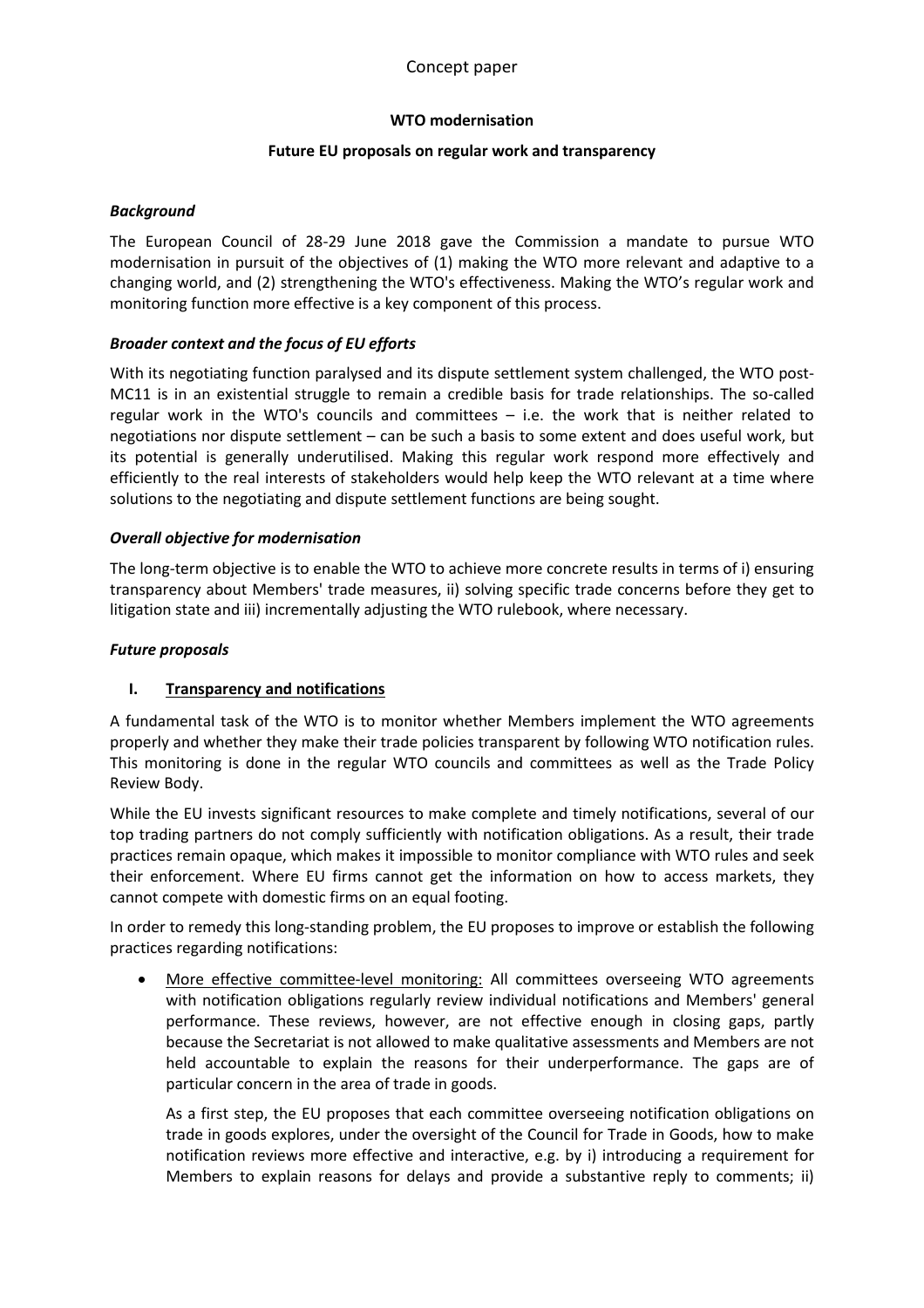allowing the Secretariat to make more qualitative assessments both on notifications and on replies to comments received; iii) publishing both comments on notifications and replies thereto on a single, public database managed by the WTO; and iv) putting non-compliant Members more on the spot in meetings as well as written reports. This could be complemented by a horizontal review of the situation under the authority of the DG.

 Incentives for improving notification compliance: The EU acknowledges that numerous WTO Members, particularly small developing countries, have limited resources for meeting notification obligations and deadlines. While acknowledging these constraints, it should be borne in mind that notifications form a central part of the monitoring processes of the WTO and may provide advantages to the notifying Member itself as it may contribute to stimulating reflection about administrative coherence domestically. Significant resources already exist for assisting Members who experience capacity constraints to meet their notification obligations, including in the form of WTO technical assistance.

The EU proposes to examine, together with other WTO Members and the WTO Secretariat, whether improvements in the provision of assistance are necessary. The EU also encourages making more use of workshops and dedicated informal discussions at committee level to share information and best practices, and to disseminate the results more widely. Further, improvements in a Member's notification practice should be showcased and lauded more in meetings, reports and TPRs.

 Sanctions for wilful and repeated non-compliance: A distinction needs to be drawn between, on the one hand, lack of capacity to prepare notifications and missing deadlines for a justifiable reason and, on the other hand, systematic obfuscation. The latter is a serious breach of the spirit and rules of the multilateral trading system but, at present, has no consequence for the Member in breach beyond being exposed to complaints by others.

The EU considers that instruments are needed to enforce notification compliance where capacity constraints are not the issue and proposes to work with other WTO Members, including the United States who recently made a proposal in this regard<sup>3</sup>, on developing sanctions which are effective, fair and commensurate. Such sanctions could include, inter alia, exposing non-compliant Members to stronger criticism at a political level and in public and limiting certain rights related to participation in WTO proceedings (e.g. chairing WTO bodies, seeking replies from other Members).

 Counter-notifications, i.e. notifications made by a Member on behalf of another, are a potentially powerful instrument available in various agreements. They are, however, hardly used, partly because preparing them requires a significant amount of research and intelligence.

The EU proposes to i) cooperate more with like-minded Members in preparing joint counternotifications, ii) explore how the WTO Secretariat could be involved more, whilst guarding its neutrality towards Members, and iii) strengthen the consequences of a Member being subject to a counter-notification.

 Strengthening the Trade Policy Review Mechanism (TPRM): Even though the TPRM has no mandate to assess Members' compliance with WTO rules, it is a useful tool for peer pressure. Moreover, the vast amount of information on Members' trade policy measures which is gathered both through the reviews of individual Members and the biannual global trade monitoring reports feeds into the work of other committees. A particular asset is that the Secretariat can do its own research when preparing its reports and use information from

<sup>&</sup>lt;sup>3</sup> Communication from the United States: Procedures to enhance transparency and strengthen notification requirements under WTO Agreements (JOB/CTG/10/REV.1)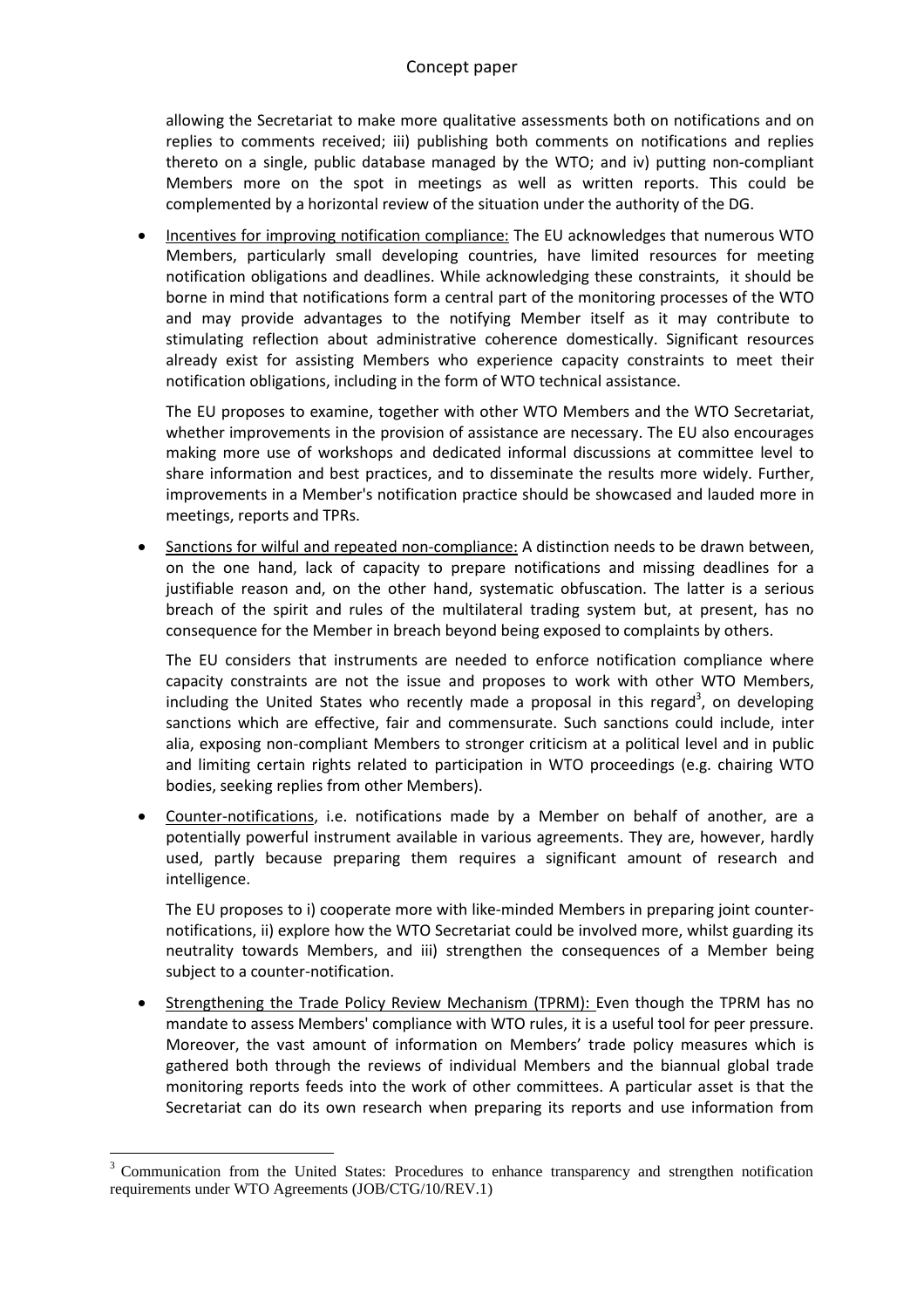other Members to highlight measures even if they have not been notified – provided that the Member under review does not object to this information being included in the report.

Bearing in mind that improvements to the functioning of the TPRM can only be negotiated during an appraisal of the TPRM (the last appraisal took place in 2016 and there is no date yet for the next one), the EU proposes to increase the effectiveness of the TPR exercise by empowering the Secretariat to go further in assessing notification performance in its report for a Member's review. The information on notifications could be expanded into a separate chapter and made more informative by systematically highlighting qualitative aspects of compliance and describing how the Member's notification performance has evolved since the last review.

## **II. Solving market access problems**

Raising awareness on trade irritants and seeking clarifications from the Member applying them is an essential part of the work of numerous committees. Despite the significant amount of time and resources that the EU and some like-minded Members put into raising these irritants, the outcomes are slim for a number of reasons. Most importantly, not giving satisfactory replies – or not giving a reply at all – does not have real consequences for a Member, beyond being put on the spot for the duration of the agenda point. The result is repetitive meetings in which speaking points get recycled.

The EU proposes to make the pre-litigation problem solving of the WTO more effective by:

- Developing rules that oblige Members to give substantive replies within specific timeframes to written questions by other Members or to specific trade concerns raised by other Members in a Committee meeting; and
- Strengthening cross-committee coordination on market access issues (i.e. making sure that the various measures criticised at CTG level are coherently followed up on in the TRIMS, TBT and Market Access Committee, for example), with the help of the Secretariat.

## **III. Adjusting the WTO rulebook incrementally**

The regular WTO councils and committees also have the ability to incrementally adjust and clarify the WTO rulebook outside the negotiations. While there are examples of such incremental adjustments (e.g. the catalogue of instruments available to manage SPS issues adopted by the SPS Committee on 2 March 2018, the CTG decision of 2012 on notification procedures for quantitative restrictions or the 2000 Decision of the TBT Committee on principles for the development of international standards), decisions with real consequence are rare. Often, the WTO's ability to adjust its rules through committee work hinges on the mandate of the committee concerned: While some bodies like the TBT and SPS Committees are mandated to further the TBT and SPS Agreements, other bodies are limited to monitoring and implementing the agreements they oversee.

More incremental adjustments could help demonstrate that the WTO is able to evolve even though its negotiating function is not delivering the expected results. The EU proposes to assess, agreement by agreement, whether targeted proposals could be put forward for advancing WTO rules. Such proposals could either be topics which were part of the DDA negotiations or new ideas, should reflect the interests of stakeholders and be able to get traction among WTO Members.

## **IV. Downsizing ineffective committees**

The flipside to investing more resources into the work of some committees would be deactivating those that are running idle. There are several bodies which were created to address specific issues of interest to a group of Members at a particular moment in time, but which proponents no longer feed with input. Deactivating would not necessarily mean shutting these bodies down completely, but putting them to rest – like the Working Groups on the Singapore issues. Alternatively, the number of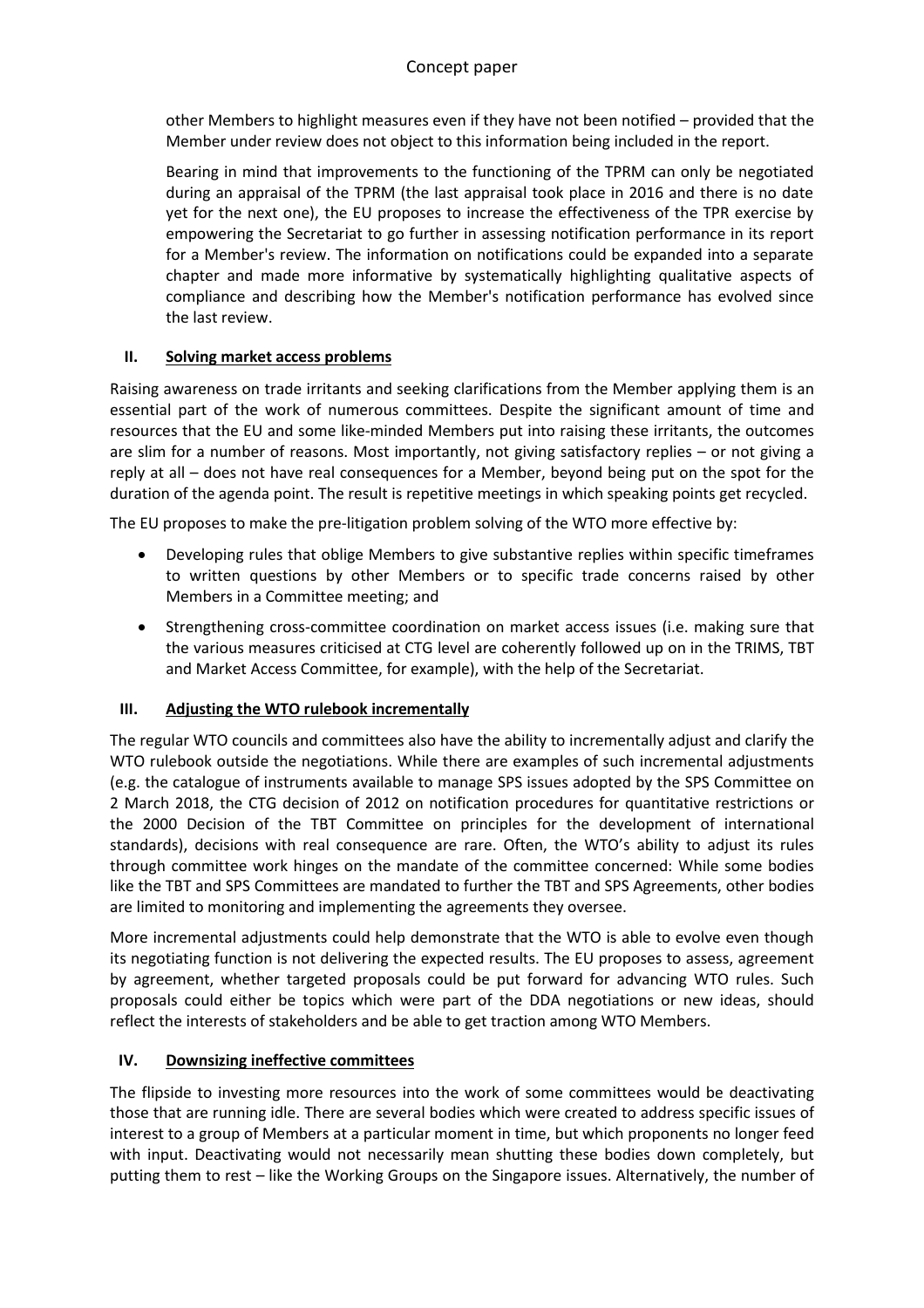meetings could be reduced, as was done in the case of services bodies where only the Council for Trade in Services meets regularly whereas its subsidiary bodies are only convened upon explicit request by a Member.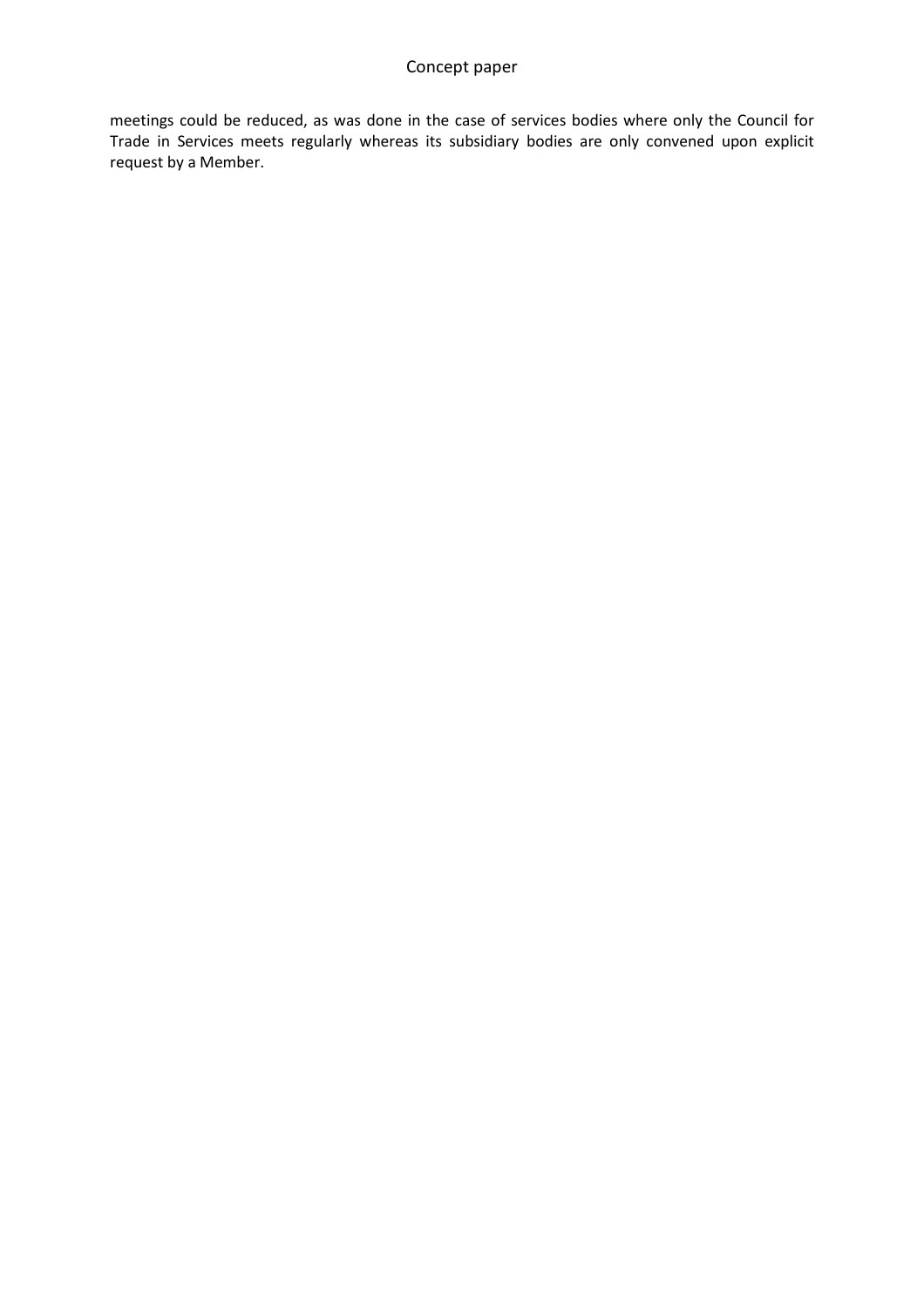### **WTO modernisation**

### **Future EU proposals on dispute settlement**

### **Introduction**

This paper examines possible approaches in order to follow up on the European Council conclusions of 28 June 2018. The European Council underlined, in a context of growing trade tensions, the importance of preserving and deepening the rules-based multilateral system and stated that the EU is committed to working towards its modernisation. The European Council invited the Commission to propose a comprehensive approach to improving, together with like-minded partners, the functioning of the WTO in crucial areas, including "more effective and transparent dispute settlement, including the Appellate Body, with a view to ensuring a level playing field." (paragraph 16 of the conclusions)

## **Context**

### The nature of the current crisis

The dispute settlement function of the WTO is at grave danger, and swift action by Members is needed to preserve it.

If the United States' blockage of Appellate Body appointments continues, it will undermine the WTO dispute settlement at the latest by December 2019. At that point in time, there will be less than 3 Appellate Body members left, which is the minimum number required for the Appellate Body to hear an appeal. Without a functioning Appellate Body, any party to the dispute may attempt to block the adoption of panel rulings (by appealing it), so  $-$  if no action is taken  $-$  this may undermine the operation WTO dispute settlement as a whole.

### What explains the blockage of appointments?

After initially blocking the appointments for reasons related to the "ongoing transition in the US political leadership", <sup>4</sup> as from August 2016 the United States focused on the so called issue of Rule 15 of the Working Procedures for Appellate Review, pursuant to which the Appellate Body may authorize its outgoing members to complete the disposition of pending appeals. The United States has repeatedly stated in DSB meetings that it is not in a position to support the launching of the selection processes for new Appellate Body members and that it "consider[s] that the first priority is for the DSB to discuss and decide how to deal with reports being issued by persons who are no longer members of the Appellate Body."<sup>5</sup> Since then, the United States repeatedly reiterates that it "remains resolute in its view that Members need to resolve that issue as a priority".<sup>6</sup>

While this appeared at first to be the only concrete concern raised in relation to the appointment procedures, in recent months, the United States has also voiced a number of other concerns relating to the functioning of the Appellate Body. These concerns were voiced notably in the meetings of the Dispute Settlement Body. This includes the issue of 90 days provided for in Article 17.5 of the DSU that was discussed at length at the initiative of the United States in the DSB meeting on 22 June 2018. This also includes concerns with Appellate Body findings that, in the view of the United States, were not necessary for the resolution of the dispute<sup>7</sup>.

<sup>5</sup> US statement in the DSB meeting on 31 August 2017.

<sup>&</sup>lt;sup>4</sup> See for instance the US statement in the DSB meeting on 19 June 2017;

<sup>6</sup> See the US statement in the DSB meeting on 22 June 2018.

<sup>&</sup>lt;sup>7</sup> See United States at the DSB meeting on 29 September 2017 on DS442, in the DSB meeting on 22 November 2017 on

DS477/478 and on 28 May 2018 on DS486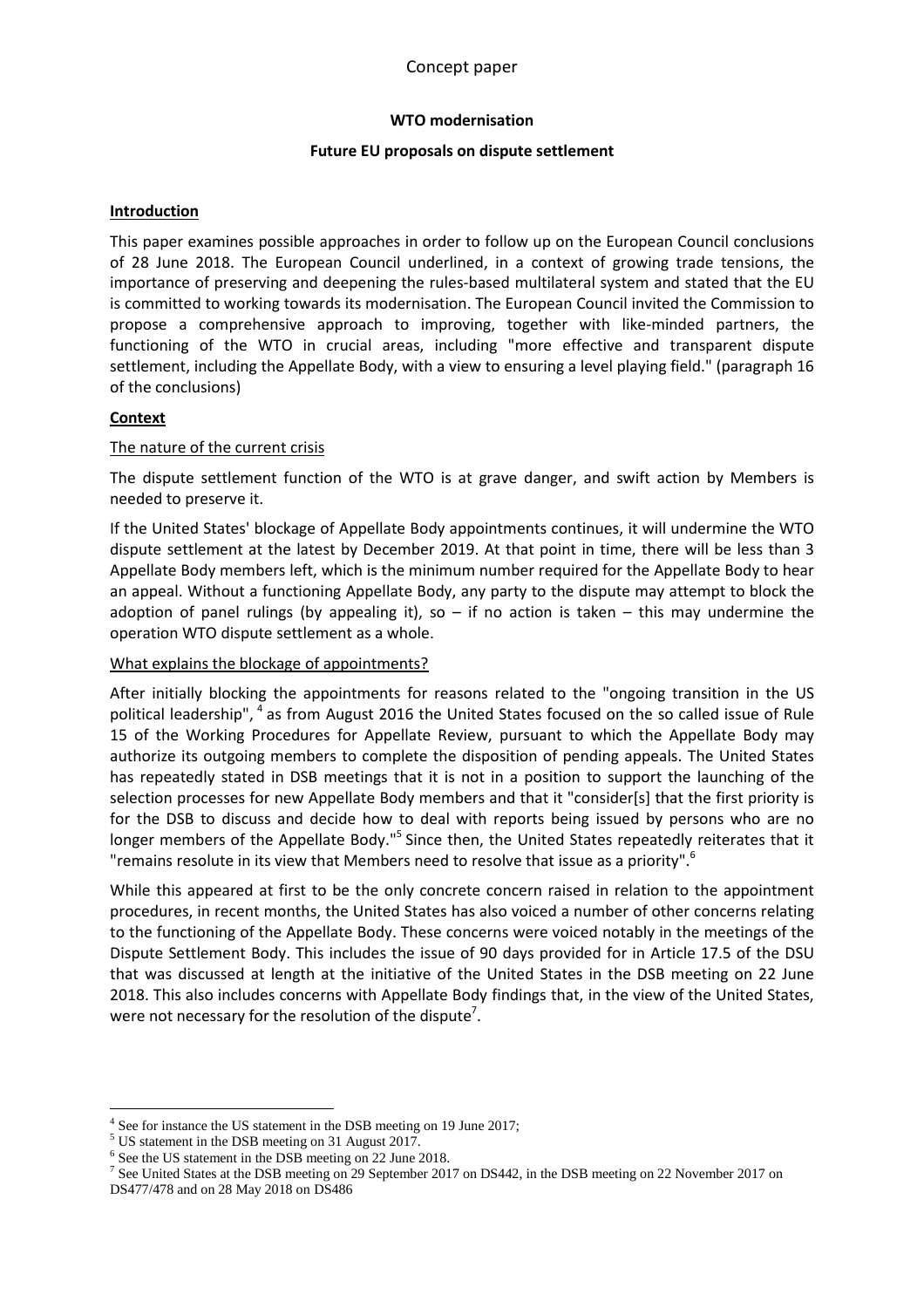The "US concerns with WTO dispute settlement" have recently been summarized in the President's 2018 Trade Policy Agenda<sup>8</sup>. Some of these concerns had already been formulated under the previous US administrations and some of these concerns (like the issue of Rule 15) are new.

This document enumerates the following "examples of concerns with the approach of the Appellate Body" (emphasis added), or in other words certain cross-cutting issues:

i) "Disregard for the 90-day deadline for appeals";

The US essentially criticises the AB for not respecting Article 17.5 of the DSU, according to which "[i]n no case shall the proceedings exceed 90 days." In the US view, this raises the concerns of transparency, inconsistency with "prompt settlement of disputes", and uncertainty regarding the validity of the report issued after 90 days.

ii) "Continued service by persons who are no longer AB members" (i.e. Rule 15);

The US essentially claims that the Appellate Body "does not have the authority to deem someone who is not an Appellate Body member to be a member". In the view of the US, Under the DSU, it is the Dispute Settlement Body, not the Appellate Body, that has the authority and responsibility to decide whether a person whose term of appointment has expired should continue serving.

iii) "Issuing Advisory Opinions on Issues Not Necessary to Resolve a Dispute"

The US points to "the tendency of WTO reports to make findings unnecessary to resolve a dispute or on issues not presented in the dispute". They point in particular to "one egregious instance" where "more than two-thirds of the Appellate Body's analysis – 46 pages – was in the nature of obiter dicta."<sup>9</sup>

iv) "Appellate Body Review of facts and review of a Member's domestic law de novo";

The US criticises the Appellate Body's approach to reviewing facts. Under Article 17.6 of the DSU, appeals are limited to "issues of law covered in the panel report and legal interpretations developed by the panel." Yet, in the view of the US, the Appellate Body has "consistently reviewed panel fact-finding under different legal standards, and has reached conclusions that are not based on panel factual findings or undisputed facts". In US' view, this is particularly the case for Appellate Body review of panel findings as to the meaning of domestic legislation (which should be an issue of fact).

v) "Appellate Body claims its reports are entitled to be treated as precedent".

The US claims that the Appellate Body has asserted its reports effectively serve as precedent and that panels are to follow prior Appellate Body reports absent "cogent reasons." which has no basis in the WTO rules. The US puts forward that "[w]hile Appellate Body reports can provide valuable clarification of the covered agreements, Appellate Body reports are not themselves agreed text nor are they a substitute for the text that was actually negotiated and agreed."

In addition, the US has formulated a more substantive concern with the "adding or diminishing of rights and obligations" by the Appellate Body in various disputes. This is exemplified by concrete Appellate Body rulings on the following issues: the interpretation of the notion of "public body" under the Subsidies Agreement, the interpretation of the non-discrimination obligation under Article 2.1 of the TBT Agreement, certain interpretations relating to safeguard measures (notably on "unforeseen developments"), outcomes in the cases launched by the EU against the Byrd amendment (giving the proceeds from anti-dumping/countervailing duties to US industry) and on Tax Treatment for "Foreign Sales Corporations" (that was considered to be an export subsidy). In the

<sup>8</sup> <https://ustr.gov/sites/default/files/files/Press/Reports/2018/AR/2018%20Annual%20Report%20I.pdf> at pp. 22-28.

<sup>&</sup>lt;sup>9</sup> This is a reference to the Appellate Body report in Argentina –Measures Relating to Trade in Goods and Services (DS453).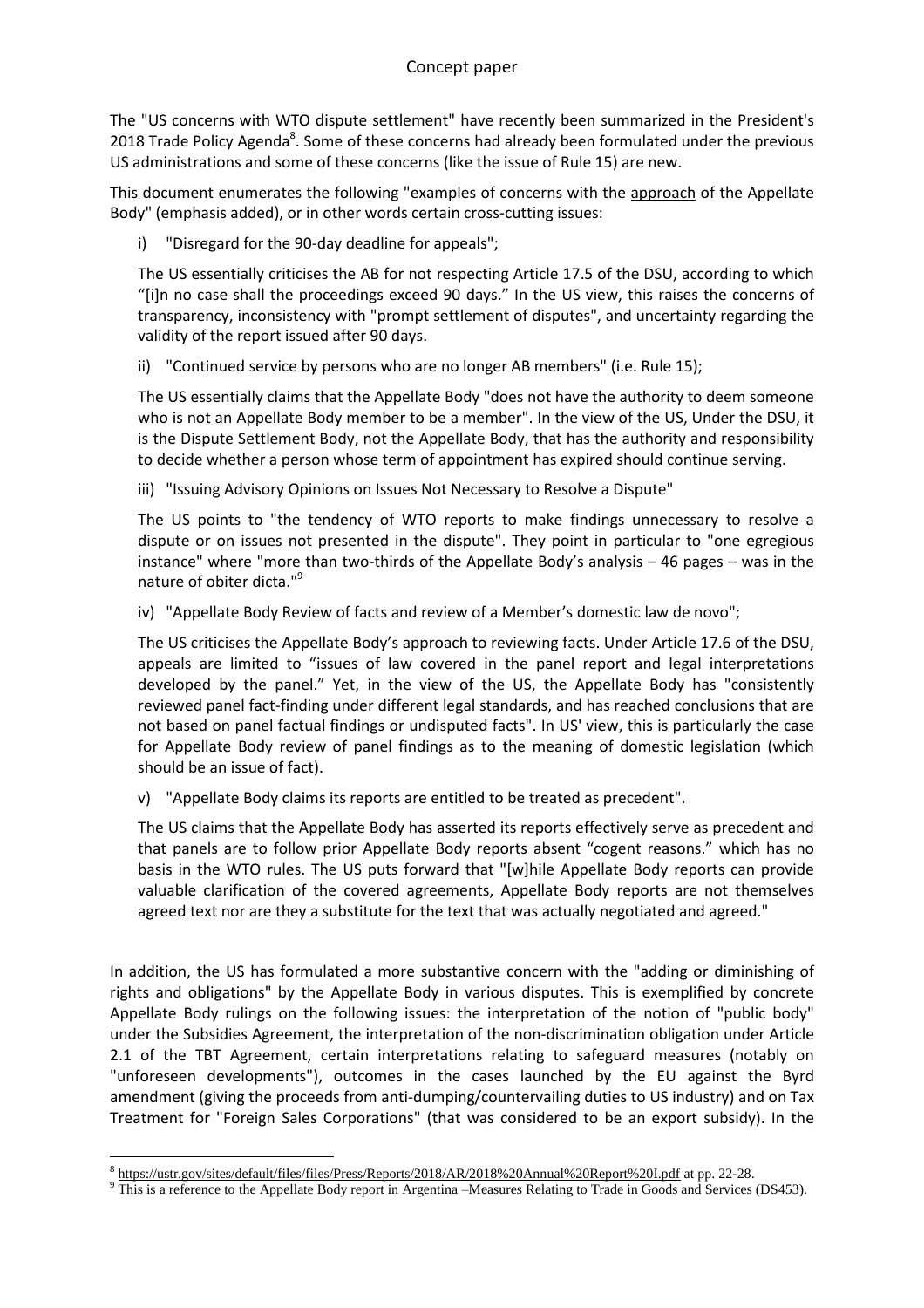view of the US, the findings in those disputes departed from the relevant WTO agreements as negotiated.

### EU position:

Without prejudice to EU position on whether the concerns formulated by the United States are well founded, this paper explores avenues in which addressing these concerns could lead to the improvement of the system, while preserving and further strengthening its main features and principles.

In order to achieve balance, this paper also explores other potential improvements. In particular, in 2016, following the US' veto against the re-appointment of one Appellate Body member, there was a wide recognition that a systemic solution was needed in order to preserve the independence and impartiality of Appellate Body members. Indeed, the non-reappointment of an Appellate Body member for reasons related to the content of particular rulings has created a situation in which there may be doubts as to whether decisions of particular Appellate Body members are influenced by such threat of non-reappointment. This situation is not tenable and needs to be addressed systemically.

These various solutions should be seen as part of one package. In particular, the strengthening of the independence of the Appellate Body and its members allows for introducing an additional mechanism for their interaction with the WTO Members without fear that such interaction may unduly influence their decisions.

### **Future proposals**

The EU should put forward a comprehensive proposal to address the concerns raised by the WTO Member blocking the Appellate Body appointments, where this may improve the functioning of the system, while preserving and further strengthening the main features and principles of the WTO dispute settlement system. This proposal will – in a first stage, and in order to unblock the appointments - aim at improving the efficiency of procedures, at creating conditions for a better interaction between the Appellate Body and the WTO Members while at the same time strengthening the independence of the Appellate Body. In a second stage, substantive issues concerning the application of WTO rules would be addressed.

**I. First stage: comprehensive amendment of the provisions of the DSU relating to the functioning of the Appellate Body addressing all points of concern with the "approach" of the Appellate Body**

This amendment could include the following elements. A deeper reflection would be needed to define the exact scope and nature of these amendments:

## i) Article 17.5 of the DSU and the issue of 90 days

Changing the 90-days rule in Article 17.5 of the DSU by providing an enhanced transparency and consultation obligation for the Appellate Body. In particular, Article 17.5 could be amended to provide that "In no case shall the proceedings exceed 90 days, unless the parties agree otherwise".

The Appellate Body would need to consult with the parties early in appellate proceedings (or even before the appeal is filed) if it estimates that the report will be circulated outside 90 days. If there is no agreement of the parties on the exceeding of this timeframe there could be a mechanism pursuant to which the procedure or working arrangements for the particular appeal could be adapted to ensure the meeting of the 90-day timeframe. For example, the Appellate Body could propose to the parties to voluntarily focus the scope of the appeal, set an indicative page limit on the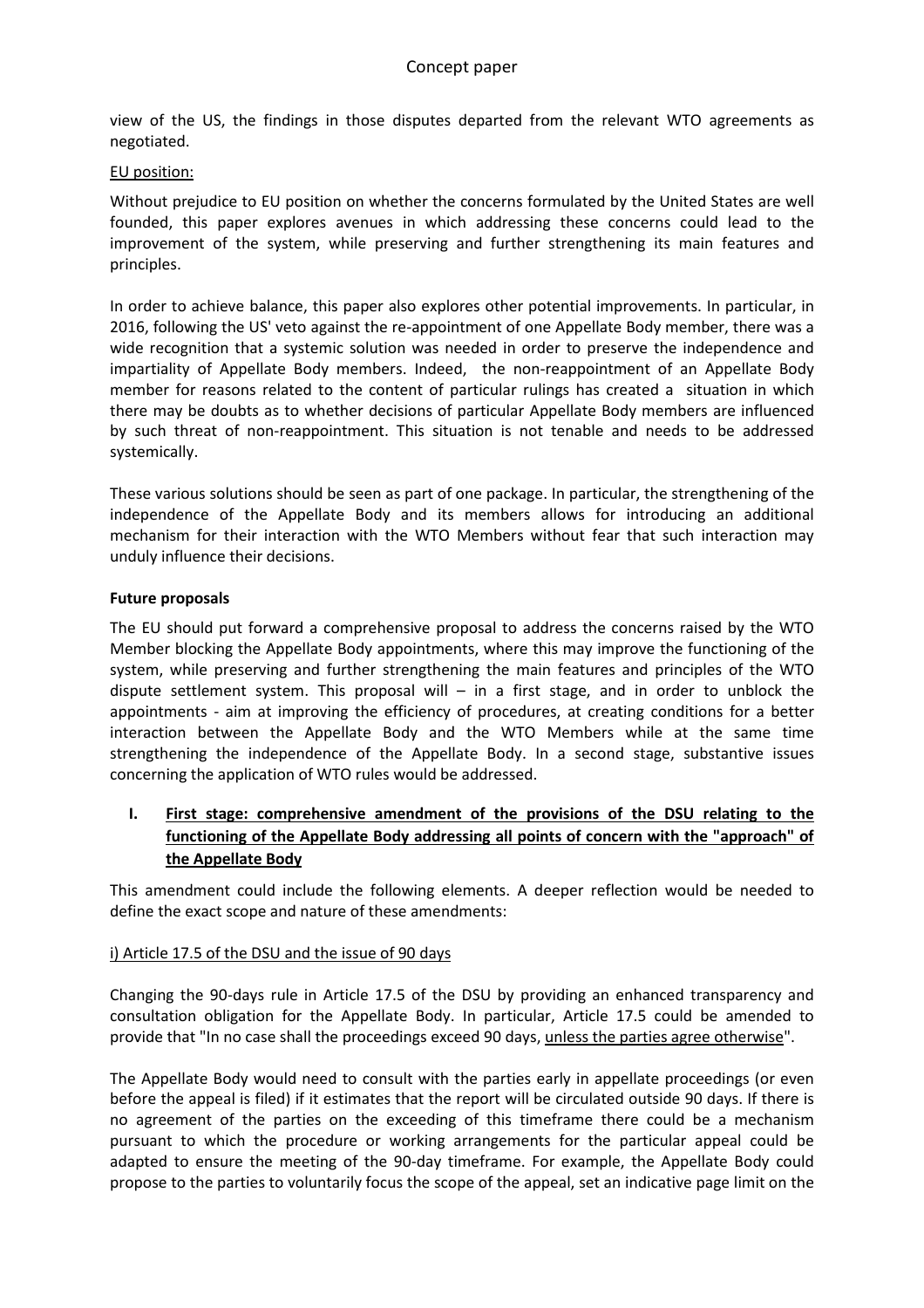parties' submissions or it could take appropriate measures to reduce the length of its report. This could also include the publication of the report in the language of the appeal only, for the purposes of meeting the 90-day timeframe (the translation to the other WTO languages and formal circulation and adoption would come later).

It should however be clear that those changes – such as the consultation obligation –cannot impact on the (negative consensus) adoption procedure in Article 17.14 of the DSU nor on the validity of late Appellate Body reports.

In addition, the following changes would have a positive impact on the timeframes of appellate review:

- Increasing the number of Appellate Body members from 7 to 9. This would help increasing the efficiency of the Appellate Body while improving the geographical balance on the Appellate Body after the accession of important Members since 1995. Also, the internal organisation of the Appellate Body could be improved (for instance three divisions of three members could hear an appeal at any time, without overlaps with regard to the membership of these divisions).
- Providing that the membership of the Appellate Body is a full time job (currently, *de jure*, pursuant to the DSB decision WT/DSB/1, it is a part time job). This would improve the efficiency of the Appellate Body. This would need to be accompanied with appropriate changes in the employment conditions (remuneration, pension etc.).
- Expansion of the resources of the Appellate Body Secretariat could also be considered as an accompanying measure (this would not require any change in the DSU).

### ii) Transitional rules for outgoing Appellate Body members

Codifying Rule 15 (or similar) in the DSU, thereby addressing head on the US concern that this Rule was not approved by WTO Members. For example the DSU could provide that an outgoing Appellate Body member shall complete the disposition of a pending appeal in which a hearing has already taken place during that member's term.

### iii) Findings unnecessary for the resolution of the dispute

Modifying Article 17.12 of the DSU, according to which the Appellate Body "shall address each of the issues raised" on appeal. For instance, it could be added "to the extent this is necessary for the resolution of the dispute". This would address concerns about Appellate Body making long "advisory opinions", or "obiter dicta", not necessary to resolve the dispute. Indirectly, this would also address the concern related to Article 17.5 DSU (90 days).

### iv) The meaning of municipal law as the issue of fact

It could be clarified that '"issues of law covered in the panel report and legal interpretations developed by the panel" do not include the meaning of the municipal measures (even though they do and should include their legal characterisation under the WTO law). To that end, a footnote could be added to Article 17.6 of the DSU "For greater certainty […]"